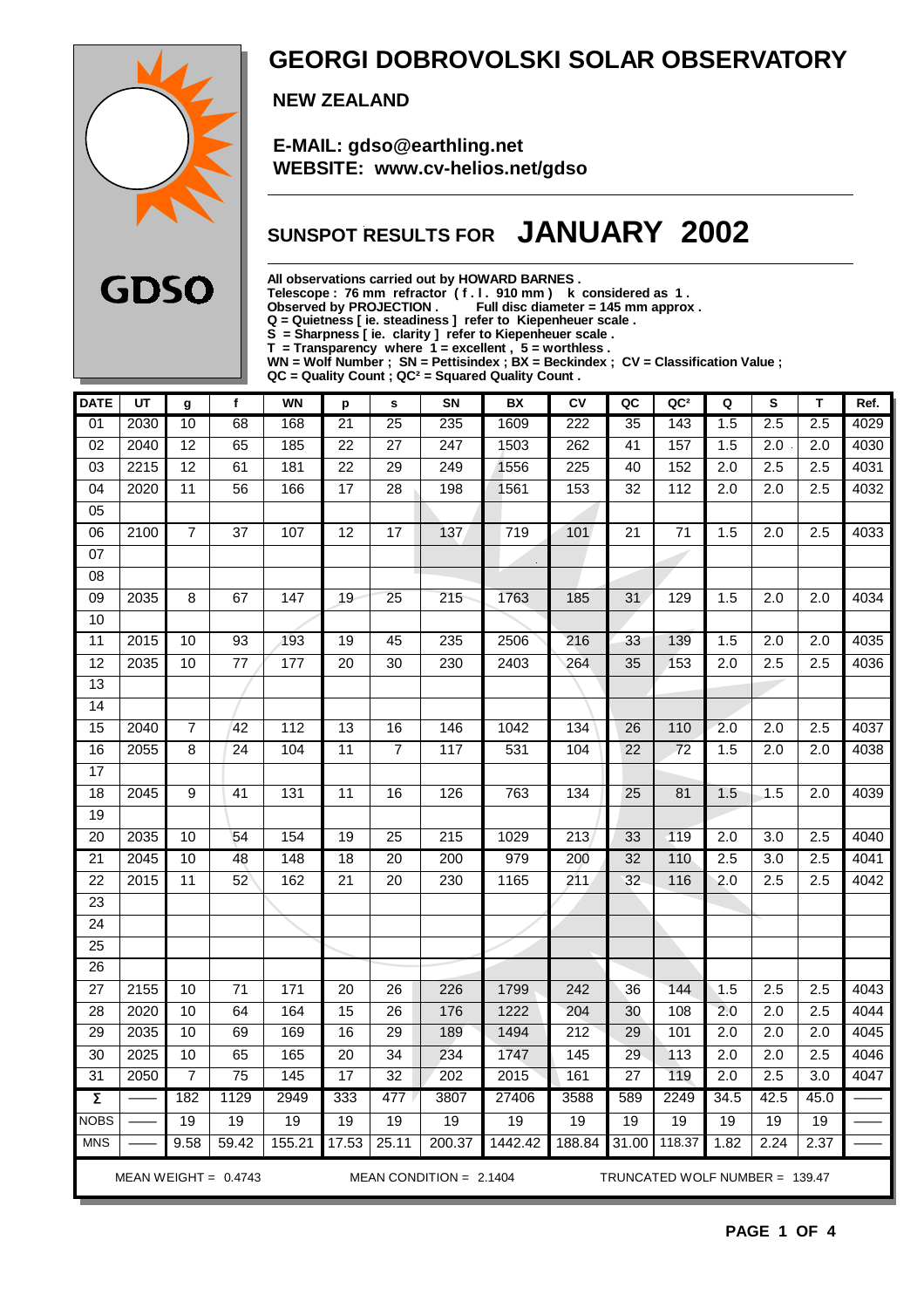#### **GEORGI DOBROVOLSKI SOLAR OBSERVATORY**



# **SUNSPOT DISTRIBUTION & INTER-SOL INDICES FOR JANUARY 2002**

**All observations carried out by HOWARD BARNES .**

Telescope : 76 mm refractor (f. l. 910 mm).<br>Observed by PROJECTION . Full disc diam

Full disc diameter = 145 mm approx .

- **Q = Quietness [ ie. steadiness ] refer to Kiepenheuer scale .**
- **S = Sharpness [ ie. clarity ] refer to Kiepenheuer scale .**
- **T = Transparency where 1 = excellent , 5 = worthless .**

**IS = Inter-Sol Index .**

**gr = number of multi-spot groups .**

**grfp = number of umbræ within penumbræ within the groups (gr) .**

**grf = number of non-penumbral spots within the groups (gr) .**

**efp = number of single penumbral spots .**

**ef = number of single non-penumbral spots .**

| <b>DATE</b>         | $\overline{UT}$ | IS              | gr             | grfp            | grf             | efp                     | ef               | $\mathbf Q$ | $\overline{\mathbf{s}}$ | T                | Ref. |
|---------------------|-----------------|-----------------|----------------|-----------------|-----------------|-------------------------|------------------|-------------|-------------------------|------------------|------|
| 01                  | 2030            | 75              | $\overline{7}$ | 41              | $\overline{24}$ | $\overline{2}$          | $\overline{1}$   | 1.5         | 2.5                     | 2.5              | 4029 |
| 02                  | 2040            | $\overline{75}$ | 10             | $\overline{36}$ | $\overline{27}$ | $\overline{2}$          | $\boldsymbol{0}$ | 1.5         | $\overline{2.0}$        | $\overline{2.0}$ | 4030 |
| 03                  | 2215            | $70\,$          | 9              | 30              | 28              | $\overline{\mathbf{c}}$ | $\mathbf{1}$     | 2.0         | 2.5                     | 2.5              | 4031 |
| $\overline{04}$     | 2020            | 62              | $\overline{6}$ | $\overline{23}$ | $\overline{28}$ | $\overline{5}$          | $\pmb{0}$        | 2.0         | 2.0                     | 2.5              | 4032 |
| $\overline{05}$     |                 |                 |                |                 |                 |                         |                  |             |                         |                  |      |
| $\overline{06}$     | 2100            | 43              | $\overline{6}$ | $\overline{19}$ | $\overline{17}$ | $\overline{1}$          | $\mathbf{0}$     | 1.5         | $\overline{2.0}$        | 2.5              | 4033 |
| $07\,$              |                 |                 |                |                 |                 |                         |                  |             |                         |                  |      |
| 08                  |                 |                 |                |                 |                 |                         |                  |             |                         |                  |      |
| $\overline{09}$     | 2035            | 74              | $\overline{V}$ | $\overline{41}$ | 25              | $\overline{1}$          | $\overline{0}$   | 1.5         | 2.0                     | 2.0              | 4034 |
| 10                  |                 |                 |                |                 |                 |                         |                  |             |                         |                  |      |
| 11                  | 2015            | 100             | $\overline{7}$ | $\overline{47}$ | 43              | $\overline{1}$          | $\overline{2}$   | 1.5         | $\overline{2.0}$        | $\overline{2.0}$ | 4035 |
| $\overline{12}$     | 2035            | $\overline{82}$ | $\overline{5}$ | $\overline{43}$ | $\overline{29}$ | $\overline{4}$          | $\overline{1}$   | 2.0         | 2.5                     | 2.5              | 4036 |
| 13                  |                 |                 |                |                 |                 |                         |                  |             |                         |                  |      |
| 14                  |                 |                 |                |                 |                 |                         |                  |             |                         |                  |      |
| $\overline{15}$     | 2040            | $\overline{48}$ | $\overline{6}$ | $\overline{25}$ | 16              | $\overline{1}$          | $\pmb{0}$        | 2.0         | 2.0                     | 2.5              | 4037 |
| 16                  | 2055            | 29              | $\overline{5}$ | 15              | 6               | $\overline{c}$          | $\mathbf{1}$     | 1.5         | 2.0                     | 2.0              | 4038 |
| 17                  |                 |                 |                |                 |                 |                         |                  |             |                         |                  |      |
| $\overline{18}$     | 2045            | 47              | 6              | 23              | 15              | $\overline{2}$          | $\mathbf{1}$     | 1.5         | 1.5                     | 2.0              | 4039 |
| $\overline{19}$     |                 |                 |                |                 |                 |                         |                  |             |                         |                  |      |
| 20                  | 2035            | 62              | $\overline{8}$ | 28              | 24              | $\mathbf{1}$            | $\mathcal{V}$    | 2.0         | 3.0                     | 2.5              | 4040 |
| 21                  | 2045            | 55              | $\overline{7}$ | 25              | 20              | 3                       | 0                | 2.5         | 3.0                     | 2.5              | 4041 |
| 22                  | 2015            | 58              | 6              | 30              | 17              | $\boldsymbol{2}$        | 3                | 2.0         | 2.5                     | 2.5              | 4042 |
| 23                  |                 |                 |                |                 |                 |                         |                  |             |                         |                  |      |
| 24                  |                 |                 |                |                 |                 |                         |                  |             |                         |                  |      |
| 25                  |                 |                 |                |                 |                 |                         |                  |             |                         |                  |      |
| 26                  |                 |                 |                |                 |                 |                         |                  |             |                         |                  |      |
| $\overline{27}$     | 2155            | 80              | $\overline{9}$ | 44              | 26              | $\overline{1}$          | $\overline{0}$   | 1.5         | $\overline{2.5}$        | $\overline{2.5}$ | 4043 |
| 28                  | 2020            | 71              | $\overline{7}$ | 37              | $\overline{24}$ | $\overline{1}$          | $\overline{c}$   | 2.0         | 2.0                     | 2.5              | 4044 |
| 29                  | 2035            | 76              | $\overline{7}$ | 38              | 28              | $\overline{2}$          | $\mathbf{1}$     | 2.0         | 2.0                     | 2.0              | 4045 |
| $\overline{30}$     | 2025            | 69              | $\overline{4}$ | $\overline{27}$ | $\overline{32}$ | $\overline{4}$          | $\overline{2}$   | 2.0         | $\overline{2.0}$        | 2.5              | 4046 |
| 31                  | 2050            | 81              | 6              | 42              | 32              | $\mathbf{1}$            | $\pmb{0}$        | 2.0         | 2.5                     | 3.0              | 4047 |
| $\overline{\Sigma}$ |                 | 1257            | 128            | 614             | 461             | $\overline{38}$         | 16               | 34.5        | 42.5                    | 45.0             |      |
| <b>NOBS</b>         |                 | $\overline{19}$ | 19             | 19              | $\overline{19}$ | 19                      | 19               | 19          | 19                      | 19               |      |
| <b>MNS</b>          |                 | 66.16           | 6.74           | 32.32           | 24.26           | 2.00                    | 0.84             | 1.82        | 2.24                    | 2.37             |      |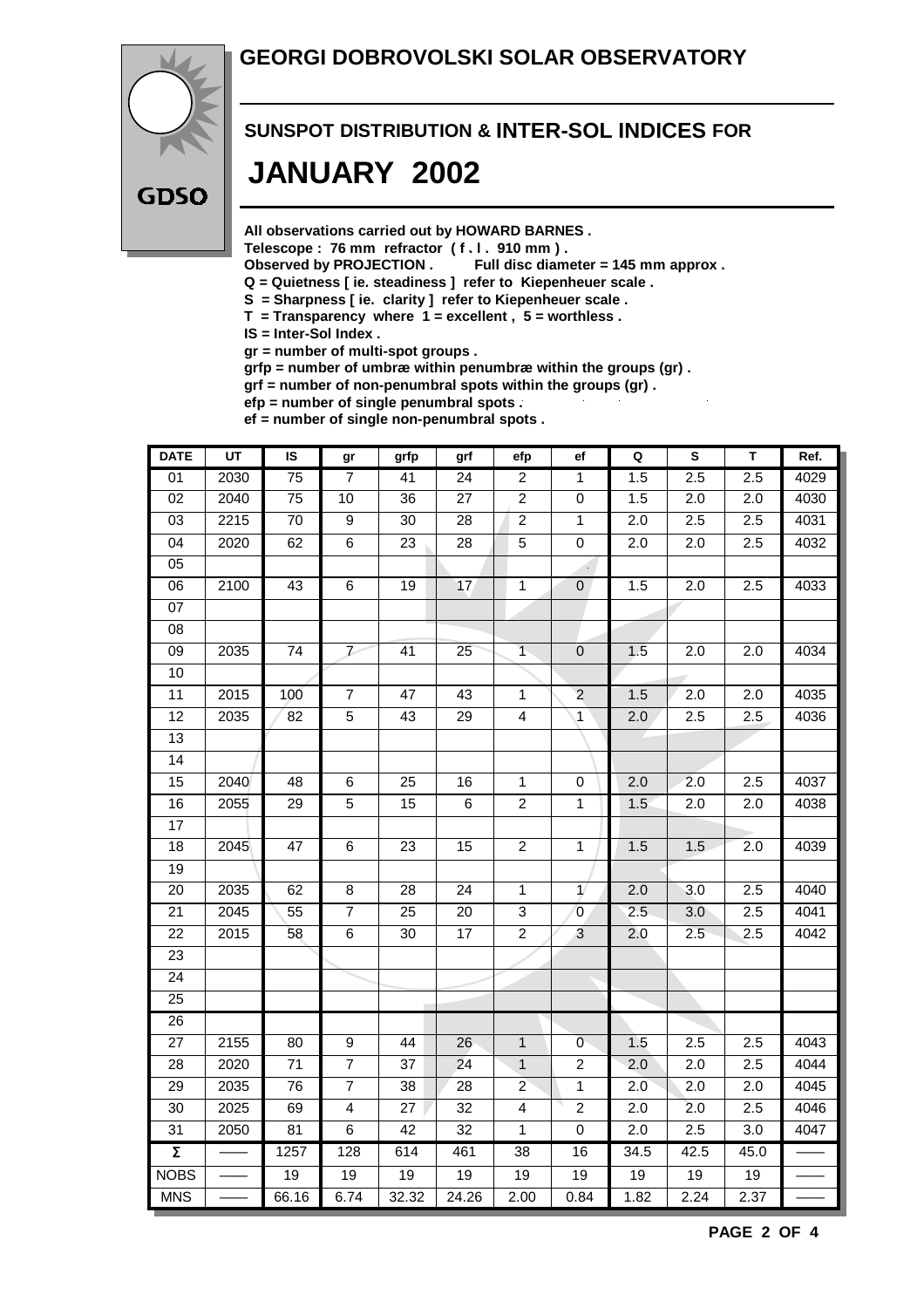

#### **SUNSPOT CENSUS BY CLASSIFICATION FOR**

# **JANUARY 2002**

**All observations carried out by HOWARD BARNES .** Telescope : 76 mm refractor (f. l. 910 mm).<br>Observed by PROJECTION . Full disc diam Full disc diameter = 145 mm approx . **IF 2 OR MORE REGIONS ARE OF THE SAME CLASSIFICATION , THEN SUNSPOT COUNTS ARE SEPARATED BY SOLIDI ( / ) .**

| <b>DATE</b>                | UT                                                                           |                | Α                      |                 | в              |                  | C              |                | D                                     |                | Е              |                | F                               |                | G<br>н      |             |              | J              |              |
|----------------------------|------------------------------------------------------------------------------|----------------|------------------------|-----------------|----------------|------------------|----------------|----------------|---------------------------------------|----------------|----------------|----------------|---------------------------------|----------------|-------------|-------------|--------------|----------------|--------------|
|                            |                                                                              | g              | f                      | g               | f              | g                | f              | g              | f                                     | g              | f              | g              | f                               | g              | f           | g           | f            | g              | f            |
| 01                         | 2030                                                                         | $\mathbf{1}$   | 1                      | $\mathbf 0$     | 0              | $\mathbf{1}$     | 5              | 4              | 3/6/9/10                              | $\mathbf{1}$   | 15             | $\mathbf{1}$   | 17                              | 0              | 0           | 0           | 0            | 2              | 1/1          |
| 02                         | 2040                                                                         | 0              | 0                      | $\mathbf{1}$    | 3              | $\overline{4}$   | 3/3/3/4        | 3              | 4/5/9                                 | $\mathbf{1}$   | 5              | $\mathbf{1}$   | 24                              | $\mathbf 0$    | 0           | 0           | 0            | 2              | 1/1          |
| 03                         | 2215                                                                         | $\mathbf{1}$   | 1                      | 0               | 0              | 3                | 2/2/3          | 5              | 2/3/4/5/9                             | $\mathbf 0$    | 0              | 1              | 28                              | 0              | 0           | 0           | 0            | $\overline{2}$ | 1/1          |
| 04                         | 2020                                                                         | $\mathbf 0$    | 0                      | 0               | 0              | 3                | 2/3/5          | 2 <sub>1</sub> | 3/7                                   | $\mathbf 0$    | 0              | 1              | 31                              | 0              | 0           | 0           | 0            | 5              | 5x1          |
| 05                         |                                                                              |                |                        |                 |                |                  |                |                |                                       |                |                |                |                                 |                |             |             |              |                |              |
| 06                         | 2100                                                                         | $\mathbf 0$    | 0                      | $\overline{2}$  | 2/3            | $\overline{2}$   | 2/3            | $\vert$ 1      | 4                                     | $\overline{1}$ | 22             | $\mathbf 0$    | $\mathbf 0$                     | $\mathbf 0$    | 0           | 0           | 0            | $\mathbf{1}$   | $\mathbf{1}$ |
| 07                         |                                                                              |                |                        |                 |                |                  |                |                |                                       |                |                |                |                                 |                |             |             |              |                |              |
| 08                         |                                                                              |                |                        |                 |                |                  |                |                |                                       |                |                |                |                                 |                |             |             |              |                |              |
| 09                         | 2035                                                                         | $\mathbf 0$    | 0                      | 0               | 0              | $\mathbf{1}$     | $\overline{2}$ | 5              | 3/4/4/10/12                           | $\mathbf{0}$   | $\mathbf 0$    | $\mathbf{1}$   | 31                              | $\mathbf 0$    | 0           | 0           | 0            | $\mathbf{1}$   | $\mathbf{1}$ |
| 10                         |                                                                              |                |                        |                 |                |                  |                |                |                                       |                |                |                |                                 |                |             |             |              |                |              |
| 11                         | 2015                                                                         | $\overline{2}$ | 1/1                    | $\mathbf 0$     | $\mathbf{0}$   | $\sqrt{2}$       | 2/4            | $\mathbf 0$    | 0                                     | 3              | 5/24/26        | $\mathbf{1}$   | 27                              | $\mathbf 0$    | 0           | 0           | 0            | $\overline{2}$ | 1/2          |
| 12                         | 2035                                                                         | $\mathbf{1}$   | $\mathbf{1}$           | 0               | 0              | $\mathbf{1}$     | 3              | $\mathbf 0$    | 0                                     | $\overline{2}$ | 7/17           | $\overline{2}$ | 19/26                           | $\mathbf 0$    | 0           | 1           | 1            | 3              | 1/1/1        |
| 13                         |                                                                              |                |                        |                 |                |                  |                |                |                                       |                |                |                |                                 |                |             |             |              |                |              |
| 14                         |                                                                              |                |                        |                 |                |                  |                |                |                                       |                |                |                |                                 |                |             |             |              |                |              |
| 15                         | 2040                                                                         | $\mathbf 0$    | 0                      | $\mathbf 0$     | $\mathbf 0$    | $\mathbf{1}$     | $\overline{2}$ | $\overline{2}$ | 5/9                                   | $\mathbf{1}$   | 15             | $\vert$ 1      | 8                               | $\mathbf 0$    | 0           | 0           | 0            | $\overline{2}$ | 1/2          |
| 16                         | 2055                                                                         | $\mathbf{1}$   | $\mathbf{1}$           | $\mathbf 0$     | 0              | $\overline{2}$   | 2/2            | $\mathbf{1}$   | 4                                     | $\mathbf{1}$   | 11             | 0              | $\mathbf{0}$                    | $\mathbf 0$    | 0           | 0           | 0            | 3              | 1/1/2        |
| 17                         |                                                                              |                |                        |                 |                |                  |                |                |                                       |                |                |                |                                 |                |             |             |              |                |              |
| 18                         | 2045                                                                         | $\mathbf{1}$   | $\mathbf{1}$           | $\mathbf{1}$    | $\overline{2}$ | 3                | 2/3/4          | $\mathbf{1}$   | 10                                    | $\mathbf{1}$   | 17             | 0              | $\mathbf 0$                     | $\mathbf 0$    | $\mathbf 0$ | $\mathbf 0$ | 0            | $\overline{2}$ | 1/1          |
| 19                         |                                                                              |                |                        |                 |                |                  |                |                |                                       |                |                |                |                                 |                |             |             |              |                |              |
| 20                         | 2035                                                                         | $\mathbf{1}$   | $\mathbf{1}$           | $\overline{0}$  | 0              | $\overline{2}$   | 5/9            | 5              | 3/5/6/7/11                            | $\mathbf 0$    | $\mathbf 0$    | $\mathbf 0$    | $\mathbf 0$                     | $\mathbf{1}$   | 6           | $\mathbf 0$ | 0            | $\mathbf{1}$   | $\mathbf{1}$ |
| 21                         | 2045                                                                         | $\mathbf 0$    | 0                      | $\mathbf 0$     | 0              | $\overline{2}$   | 2/5            | $\overline{4}$ | 5/7/8/14                              | 0              | $\pmb{0}$      | $\mathbf 0$    | $\mathbf 0$                     | $\cdot$ 1      | 4           | 0           | 0            | 3              | 1/1/1        |
| 22                         | 2015                                                                         | 3              | 1/1/1                  | $\mathbf 0$     | $\mathbf 0$    | $\mathbf 0$      | 0              | 4              | 4/5/9/10                              | 1              | 15             | $\mathbf 0$    | $\mathbf 0$                     | $\mathbf{1}$   | 4           | 0           | 0            | $\overline{2}$ | 1/1          |
| 23                         |                                                                              |                |                        |                 |                |                  |                |                |                                       |                |                |                |                                 |                |             |             |              |                |              |
| 24                         |                                                                              |                |                        |                 |                |                  |                |                |                                       |                |                |                |                                 |                |             |             |              |                |              |
| 25                         |                                                                              |                |                        |                 |                |                  |                |                |                                       |                |                |                |                                 |                |             |             |              |                |              |
| 26                         |                                                                              |                |                        |                 |                |                  |                |                |                                       |                |                |                |                                 |                |             |             |              |                |              |
| 27                         | 2155                                                                         | $\mathbf 0$    | 0                      | 2               | 2/2            | $\mathbf 0$      | 0              | 6              | 3/5/6/6/7/8                           | $\mathbf 0$    | $\overline{0}$ | $\mathbf{1}$   | 31                              | $\mathbf 0$    | 0           | 0           | 0            | $\mathbf{1}$   | $\mathbf{1}$ |
| 28                         | 2020                                                                         | $\overline{2}$ | 1/1                    | $\mathbf{1}$    | 3              | $\mathbf{1}$     | 4              | $\overline{4}$ | 3/5/6/17                              | $\mathbf{1}$   | 23             | $\mathbf 0$    | $\mathbf 0$                     | $\mathbf 0$    | 0           | 0           | 0            | $\mathbf{1}$   | $\mathbf{1}$ |
| 29                         | 2035                                                                         | $\mathbf{1}$   | $\mathbf{1}$           | $\overline{2}$  | 2/2            | $\overline{2}$   | 2/6            | $\overline{1}$ | $\overline{2}$                        | $\overline{2}$ | 19/33          | $\pmb{0}$      | $\mathbf 0$                     | $\mathbf 0$    | 0           | 0           | 0            | 2              | 1/1          |
| 30                         | 2025                                                                         | $\overline{2}$ | 1/1                    | 0               | $\mathbf 0$    | $\mathbf{1}$     | 10             | $\mathbf 0$    | $\mathbf 0$                           | $\overline{2}$ | 3/20           | 1              | 26                              | $\mathbf 0$    | 0           | 0           | $\mathbf 0$  | $\overline{4}$ | 1/1/1/1      |
| 31                         | 2050                                                                         | $\mathbf 0$    | 0                      | 1               | $\overline{2}$ | $\mathbf{1}$     | 6              | $\mathbf{1}$   | $\overline{2}$                        | $\mathbf 2$    | 7/31           | 1              | 26                              | $\mathbf 0$    | 0           | 0           | 0            | $\mathbf{1}$   | $\mathbf{1}$ |
| <b>TOTALS</b>              |                                                                              | 16             | 16                     | 10 <sub>1</sub> | 23             | 32               | 115            | 49             | 308                                   | 19             | 315            | 12             | 294                             | 3 <sup>1</sup> | $14$ 1      |             | $\mathbf{1}$ |                | 40 43        |
|                            |                                                                              |                |                        |                 |                |                  |                |                | REGIONAL PERCENTAGES                  |                |                |                |                                 |                |             |             |              |                |              |
| A                          |                                                                              |                | $\sf B$<br>$\mathsf C$ |                 |                | $\mathsf E$<br>D |                |                | F                                     |                | G<br>H         |                | J                               |                | $\Sigma g$  |             |              |                |              |
| $8.8\,$<br>17.6<br>$5.5\,$ |                                                                              |                |                        | 26.9            | 10.4<br>6.6    |                  |                |                | $1.6\,$<br>0.5                        |                |                |                | 22.0                            |                |             | 182         |              |                |              |
|                            |                                                                              |                |                        |                 |                |                  |                |                |                                       |                |                |                |                                 |                |             |             |              |                |              |
|                            | $\sqrt{f/g}$ mean = 6.2710<br>$NOBS = 19$<br>$\frac{1}{p}$ / g mean = 1.8365 |                |                        |                 |                |                  |                |                |                                       |                |                |                |                                 |                |             |             |              |                |              |
|                            |                                                                              |                |                        |                 |                |                  |                |                | $\frac{1}{p}$ / g mean = 1.8297       |                |                |                | $\frac{1}{1}$ / g mean = 6.2033 |                |             |             |              |                |              |
|                            |                                                                              |                |                        |                 |                |                  |                |                | GROUP COMPLEXITY INDEX (GCI) = 8.0330 |                |                |                |                                 |                |             |             |              |                |              |